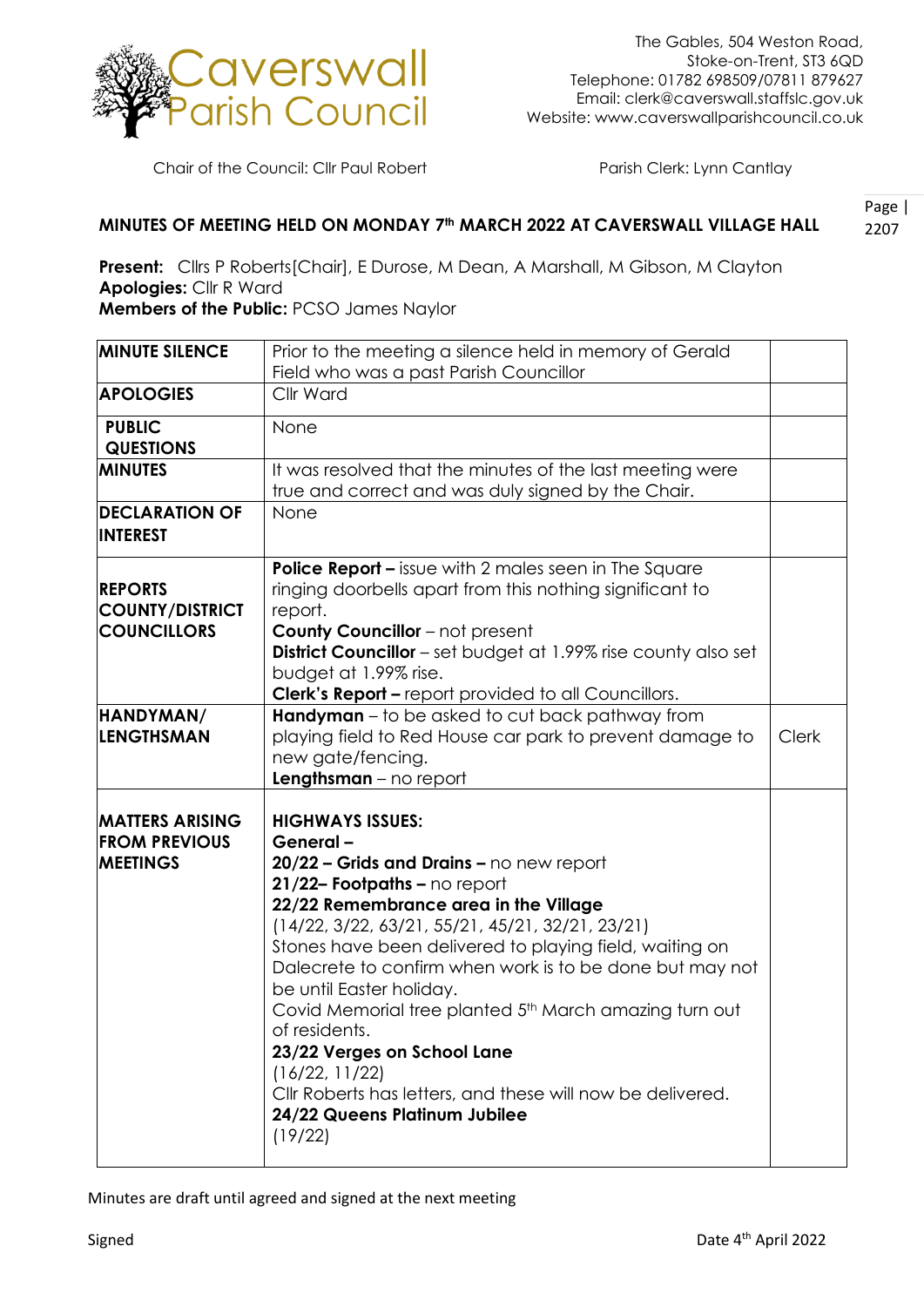

|                       | Funding grant available from SMDC for event/activity.                                                              | <b>Clerk</b> |      |
|-----------------------|--------------------------------------------------------------------------------------------------------------------|--------------|------|
|                       | Clerk to submit form.                                                                                              |              |      |
|                       | Letter received from Caverswall Historical Society - Clerk to                                                      | <b>Clerk</b> | Page |
|                       | contact to find out further details but in principle if along<br>lines of what is done for Remembrance Day then no |              | 2208 |
|                       | objections.                                                                                                        |              |      |
|                       | Contact to be made with Red House and Caverswall                                                                   | <b>Clerk</b> |      |
|                       | Community Society to find out what they are proposing to                                                           |              |      |
|                       | do and to ask if they can come to April meeting to discuss.                                                        |              |      |
|                       | Unresolved Items: no updates.                                                                                      |              |      |
| <b>CORRESPONDENCE</b> | <b>Bank Statements</b><br><b>TSB</b><br>$\equiv$                                                                   |              |      |
|                       | Caverswall Historical Society Re Platinum Jubilee                                                                  |              |      |
|                       | J Wood<br>Re Planning Application                                                                                  |              |      |
|                       | H Tunnicliffe<br>Re Uprooted Hedge                                                                                 |              |      |
| <b>CLERKS SALARY</b>  | At this point the Clerk left the meeting whilst the following                                                      |              |      |
|                       | matter was discussed                                                                                               |              |      |
|                       |                                                                                                                    |              |      |
|                       | 25/22 Clerks Salary:                                                                                               |              |      |
|                       | National Salary Award 2021-22 has been approved by                                                                 |              |      |
|                       | National Joint Council for Local Government (NJC) from 1st                                                         |              |      |
|                       | April 2021. This means a pay increase per hour of 0.25p.                                                           |              |      |
|                       | After discussion the Councillors agreed to this increase and                                                       |              |      |
|                       | to be backdated to 1st April 2021.                                                                                 |              |      |
|                       | Councillors also agreed to paying the Clerk the extra hours                                                        |              |      |
|                       | allocated in the 2021-22 Precept to cover extra work                                                               |              |      |
|                       | undertaken during the year.                                                                                        |              |      |
|                       | The Clerk re-entered the meeting at this point                                                                     |              |      |
|                       |                                                                                                                    |              |      |
| <b>FINANCE</b>        | 26/22 Accounts                                                                                                     |              |      |
|                       | <b>Payments:</b>                                                                                                   |              |      |
|                       | The following accounts were presented and approval: -                                                              |              |      |
|                       | Mrs L Cantlay - Clerk Salary/Expenses - March<br>£563.40 *                                                         |              |      |
|                       | TOTAL PAYMENTS THIS MONTH - £563.40                                                                                |              |      |
|                       | * - indicates payments to be made via Internet Banking                                                             |              |      |
|                       | Faster Payment – payments were accepted and                                                                        |              |      |
|                       | approved for payment at the meeting.                                                                               |              |      |
|                       | Transfer: £.00                                                                                                     |              |      |
|                       | <b>Receipts:</b>                                                                                                   |              |      |
|                       | Bank Interest – February (both accounts) – £5.62                                                                   |              |      |
|                       | TOTAL INCOME - £5.62                                                                                               |              |      |
|                       | <b>Bank Accounts</b> (after any payment or receipts applied):                                                      |              |      |
|                       | Current Account - £143.81 after payments made.                                                                     |              |      |
|                       | Instant Access Account - £4,431.79                                                                                 |              |      |
|                       | Contingency Account - £16,473,36                                                                                   |              |      |
|                       |                                                                                                                    |              |      |
|                       | Clerk to send screenshot of bank balances after payments                                                           | <b>Clerk</b> |      |
|                       | made to all Councillors.                                                                                           |              |      |

Minutes are draft until agreed and signed at the next meeting